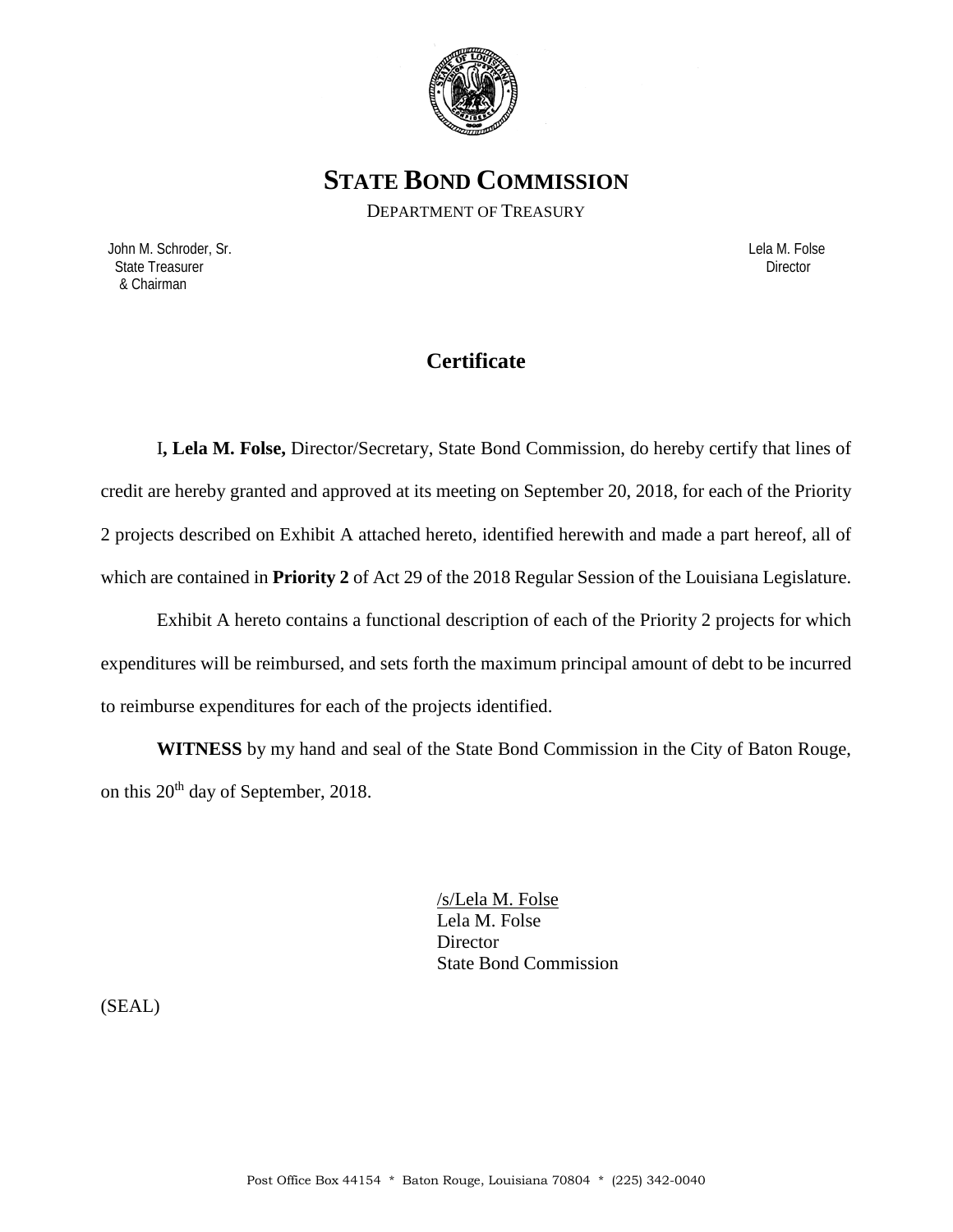### **LOUISIANA STATE BOND COMMISSION LINE OF CREDIT/REIMBURSEMENT BOND RESOLUTION PRIORITY 2 SEPTEMBER 20, 2018**

The following resolution was offered by Alario and seconded by Barras:

BE IT RESOLVED by the State Bond Commission as follows:

Section 1. Lines of credit are hereby granted and approved for each of the Priority 2 projects described on Exhibit A attached hereto, identified herewith and made a part hereof, all of which are originally contained in Priority 2 of Act 29 of the 2018 Regular Session of the Louisiana Legislature.

Section 2. The State Bond Commission hereby declares that it reasonably expects to reimburse expenditures made pursuant to the Priority 2 lines of credit described on Exhibit A hereto from proceeds of debt to be incurred by the State of Louisiana through the State Bond Commission, and further declares that this resolution is a "declaration of official intent" under Section 1.150-2 of the U.S. Treasury Regulations.

Section 3. Exhibit A hereto contains a functional description of each of the Priority 2 projects for which expenditures will be reimbursed under the lines of credit and sets forth the maximum principal amount of debt to be incurred to reimburse expenditures for each of the project identified.

Section 4. The Priority 2 projects described on Exhibit A hereto will be paid from the comprehensive Capital Outlay Escrow Fund, the fund from which capital outlay expenditures are made.

Section 5. This resolution, including Exhibit A, shall be placed on file in the office of the State Bond Commission and shall be available for public inspection immediately upon adoption in accordance with state law.

Section 6. This resolution shall take effect immediately.

The resolution having been submitted to a vote, the vote thereon was as follows:

YEAS: Block, Reynolds, Salter, John Morris, Alario, LaFleur, Colomb, Smith, Barras, McFarland, Abramson, DeVillier, Dardenne

NAYS:

ABSENT:

NOT VOTING: Schroder

Whereupon the Resolution was declared adopted by the State Bond Commission on the  $20<sup>th</sup>$  day of September, 2018.

> /s/Lela M. Folse Lela M. Folse State Bond Commission Secretary/Director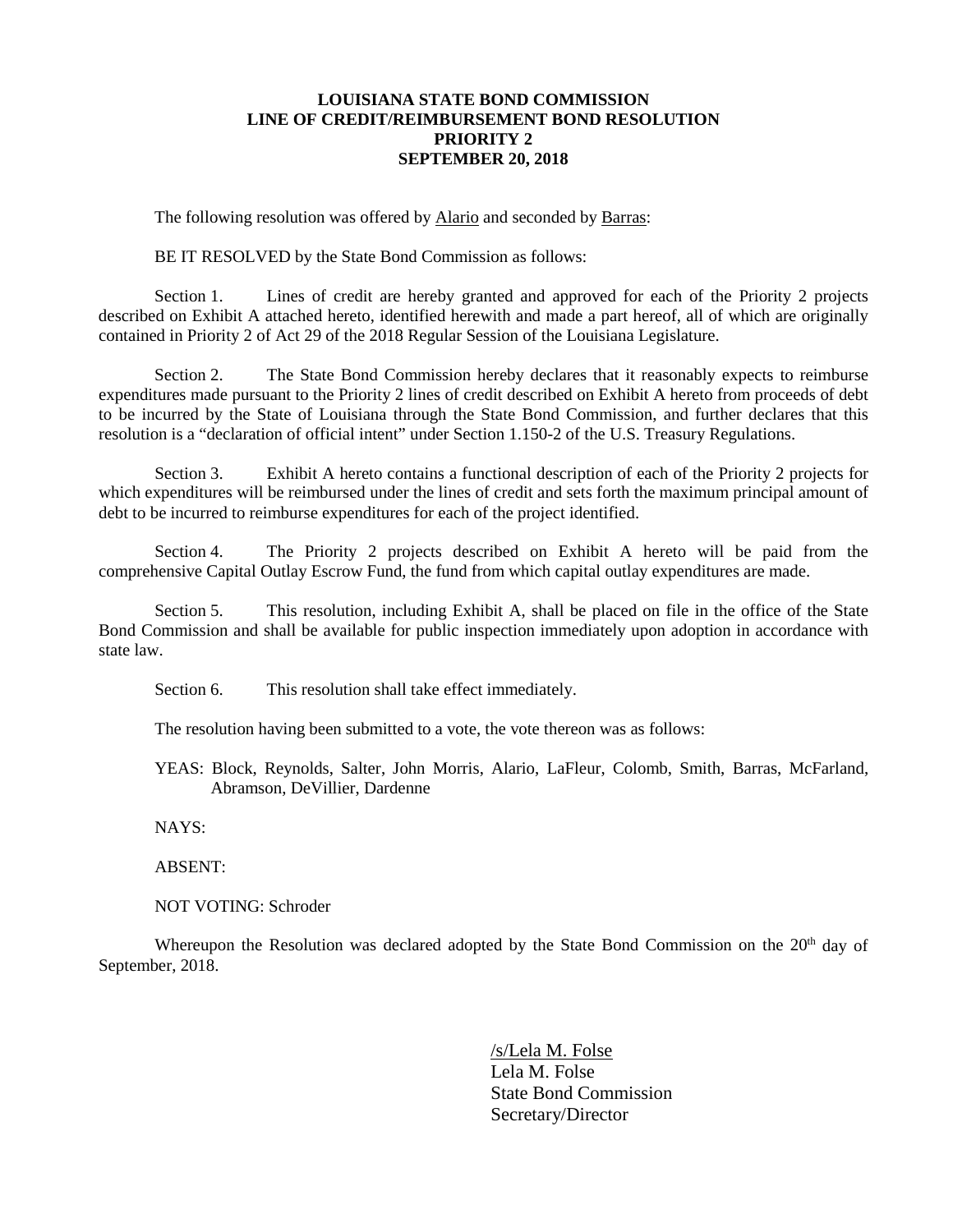## Act 29 of 2018 Regular Session **Priority 2 Cash Line of Credit Recommendations ‐ State Projects**

September 2018 Meeting of the State Bond Commission

| <b>FY19</b> | Schedule | <b>Agency Name</b> | <b>Project Title</b>                                                               | Parish(es) | <b>Priority 2</b> | Recommended         |
|-------------|----------|--------------------|------------------------------------------------------------------------------------|------------|-------------------|---------------------|
| <b>BDS</b>  |          |                    |                                                                                    |            | in Act 29         | P <sub>2</sub> CLOC |
| 1206        | 01-107   |                    | Division of Administration   Major Repairs for State Buildings to Address Deferred | Statewide  | 20,000,000        | 20,000,000          |
|             |          |                    | Maintenance Backlog and Infrastructure, Planning and                               |            |                   |                     |
|             |          |                    | Construction                                                                       |            |                   |                     |
| 1213        | 01-107   |                    | Division of Administration Statewide Roofing Asset Management Program and          | Statewide  | 2,500,000         | 2,500,000           |
|             |          |                    | Waterproofing, Related Repairs and Equipment                                       |            |                   |                     |
|             |          |                    | <b>Replacement Program</b>                                                         |            |                   |                     |

**22,500,000 Division of Administration**

| 699                                   |  | 01-112 Department of Military   | Lake Charles Readiness Center, Planning and Construction | Calcasieu | 470.000 | 470.000 |
|---------------------------------------|--|---------------------------------|----------------------------------------------------------|-----------|---------|---------|
|                                       |  | <b>Affairs</b>                  |                                                          |           |         |         |
|                                       |  |                                 |                                                          |           |         |         |
| 955                                   |  | 01-112   Department of Military | Jackson Barracks Electrical Distribution System Upgrade, | Orleans   | 176,000 | 176.000 |
|                                       |  | <b>Affairs</b>                  | Planning and Construction                                |           |         |         |
|                                       |  |                                 |                                                          |           |         |         |
| <b>Department of Military Affairs</b> |  |                                 |                                                          |           | 646.000 |         |

|      |                              | Construction                                             | Department of Culture, Recreation and Tourism |         | 250.000 |
|------|------------------------------|----------------------------------------------------------|-----------------------------------------------|---------|---------|
|      |                              |                                                          |                                               |         |         |
| 1462 | 06-264 Office of State Parks | Los Adaes State Historic Site, Acquisition, Planning and | Natchitoches                                  | 250.000 | 250,000 |

| 385 | 07-270 | DOTD - Administration | Widening of Highway 447 and I-12 Overpass Improvements, Livingston |                   | 300,000    | 300,000    |
|-----|--------|-----------------------|--------------------------------------------------------------------|-------------------|------------|------------|
|     |        |                       | Environmental Phase Commencement, Planning and                     |                   |            |            |
|     |        |                       | Construction                                                       |                   |            |            |
| 444 | 07-270 | DOTD - Administration | Highway Program (Up to \$4,000,000 for Secretary's                 | Statewide         | 20.000.000 | 20,000,000 |
|     |        |                       | Emergency Fund)                                                    |                   |            |            |
|     |        |                       |                                                                    |                   |            |            |
| 670 | 07-270 | DOTD - Administration | Landside Roadways at Louis Armstrong International North           | <b>Jefferson</b>  | 2,347,400  | 2,347,400  |
|     |        |                       | Terminal, Planning and Construction                                |                   |            |            |
|     |        |                       |                                                                    |                   |            |            |
| 185 | 07-274 | DOTD - Public         | Acadiana Gulf of Mexico Access Channel (AGMAC), Port of            | Iberia, Vermilion | 3.500.000  | 3,500,000  |
|     |        | Improvements          | Iberia, Planning, Design, Construction, Rights-of-Way,             |                   |            |            |
|     |        |                       | Relocations and Utilities (Federal 4 Match \$100,000,000)          |                   |            |            |

**26,147,400 Department of Transportation and Development** 

| 52             | 19-600  | <b>LSU Board of Supervisors</b>   | Major Repairs and Deferred Maintenance of Buildings and                                 | Acadia, Caddo, East Baton | 3,400,000 | 3,400,000 |
|----------------|---------|-----------------------------------|-----------------------------------------------------------------------------------------|---------------------------|-----------|-----------|
|                |         |                                   | Facilities, Planning and Construction                                                   | Rouge, Orleans, Rapides   |           |           |
|                |         |                                   |                                                                                         |                           |           |           |
| 15             | 19-601  | LSU Baton Rouge                   | Stephenson Veterinary Hospital, Planning and Construction                               | <b>East Baton Rouge</b>   | 5,000,000 | 5,000,000 |
|                |         |                                   |                                                                                         |                           |           |           |
| 20             | 19-601  | <b>LSU Baton Rouge</b>            | H.P. Long Field House Renovation, Planning and                                          | East Baton Rouge          | 1,800,000 | 1,800,000 |
|                |         |                                   | Construction                                                                            |                           |           |           |
|                |         |                                   |                                                                                         |                           |           |           |
| $\overline{2}$ | 19-604S | <b>LSU Health Sciences Center</b> | Medical School B-Building HVAC Replacement, Planning and Caddo                          |                           | 500,000   | 500,000   |
|                |         | Shreveport                        | Construction                                                                            |                           |           |           |
|                |         |                                   |                                                                                         |                           |           |           |
| 6              |         |                                   | 19-604S LSU Health Sciences Center Capital Improvement Projects, Design and Engineering | Caddo                     | 1,000,000 | 1,000,000 |
|                |         | Shreveport                        |                                                                                         |                           |           |           |
|                |         |                                   |                                                                                         |                           |           |           |
| 1470           | 19-604S |                                   | LSU Health Sciences Center Student Study and Wellness Center, Planning and              | Caddo                     | 500,000   | 500,000   |
|                |         | Shreveport                        | Construction                                                                            |                           |           |           |
|                |         |                                   |                                                                                         |                           |           |           |
| 332            | 19-615  | Southern University Board         | Major Repairs and Deferred Maintenance of Buildings and                                 | Caddo, East Baton Rouge,  | 2,200,000 | 2,200,000 |
|                |         | of Supervisors                    | Facilities, Including HVAC, Planning and Construction                                   | Orleans                   |           |           |
|                |         |                                   |                                                                                         |                           |           |           |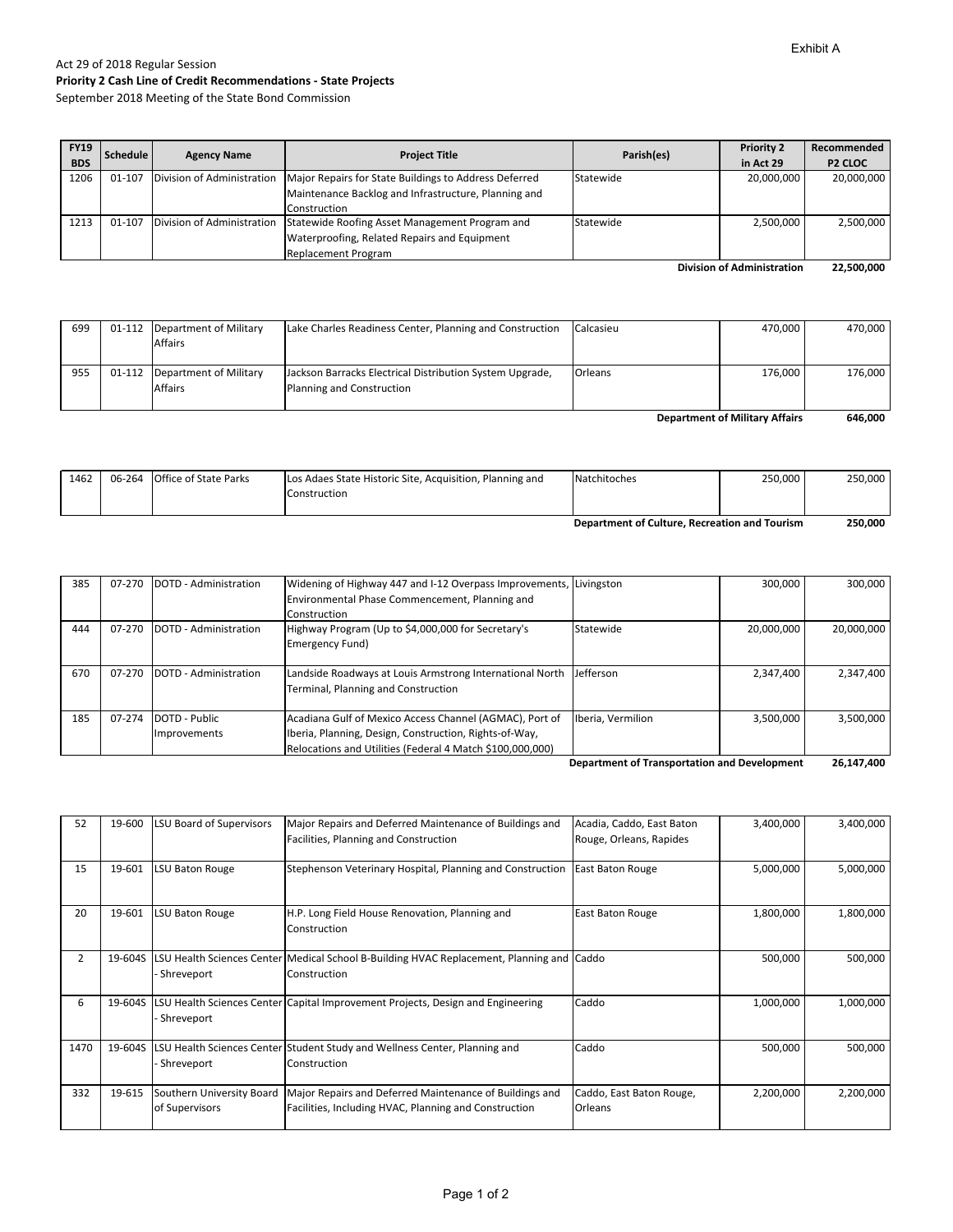## Act 29 of 2018 Regular Session **Priority 2 Cash Line of Credit Recommendations ‐ State Projects**

September 2018 Meeting of the State Bond Commission

| <b>FY19</b><br><b>BDS</b> | <b>Schedule</b> | <b>Agency Name</b>                                               | <b>Project Title</b>                                                                                             | Parish(es)                                                                                   | <b>Priority 2</b><br>in Act 29 | Recommended<br>P <sub>2</sub> CLOC |
|---------------------------|-----------------|------------------------------------------------------------------|------------------------------------------------------------------------------------------------------------------|----------------------------------------------------------------------------------------------|--------------------------------|------------------------------------|
| 1449                      | 19-618          | Southern University -<br>Shreveport                              | Workforce Training and Technology Center, Planning and<br>Construction                                           | Caddo                                                                                        | 200.000                        | 200,000                            |
| 1356                      | 19-620          | University of Louisiana<br>System Board of<br><b>Supervisors</b> | Major Repairs and Deferred Maintenance of Buildings and<br>Facilities, Including HVAC, Planning and Construction | Calcasieu, Lafayette,<br>Lafourche, Lincoln,<br>Natchitoches, Orleans,                       | 2,200,000                      | 2,200,000                          |
| 1355                      | 19-649          | Louisiana Community and<br><b>Technical College System</b>       | Major Repairs and Deferred Maintenance of Buildings and<br>Facilities, Planning and Construction                 | Acadia, Ascension, Bossier,<br>Calcasieu, DeSoto, East Baton<br>Rouge, East Carroll, Iberia, | 2,200,000                      | 2,200,000                          |
| 1461                      | 19-674          | Louisiana Universities<br>Marine Consortium                      | LUMCON Houma Marine Campus, Planning and<br>Construction                                                         | Terrebonne                                                                                   | 1,100,000                      | 1,100,000                          |

 **20,100,000 Department of Education**

**Total State P2 CLOC Recommended 69,643,400**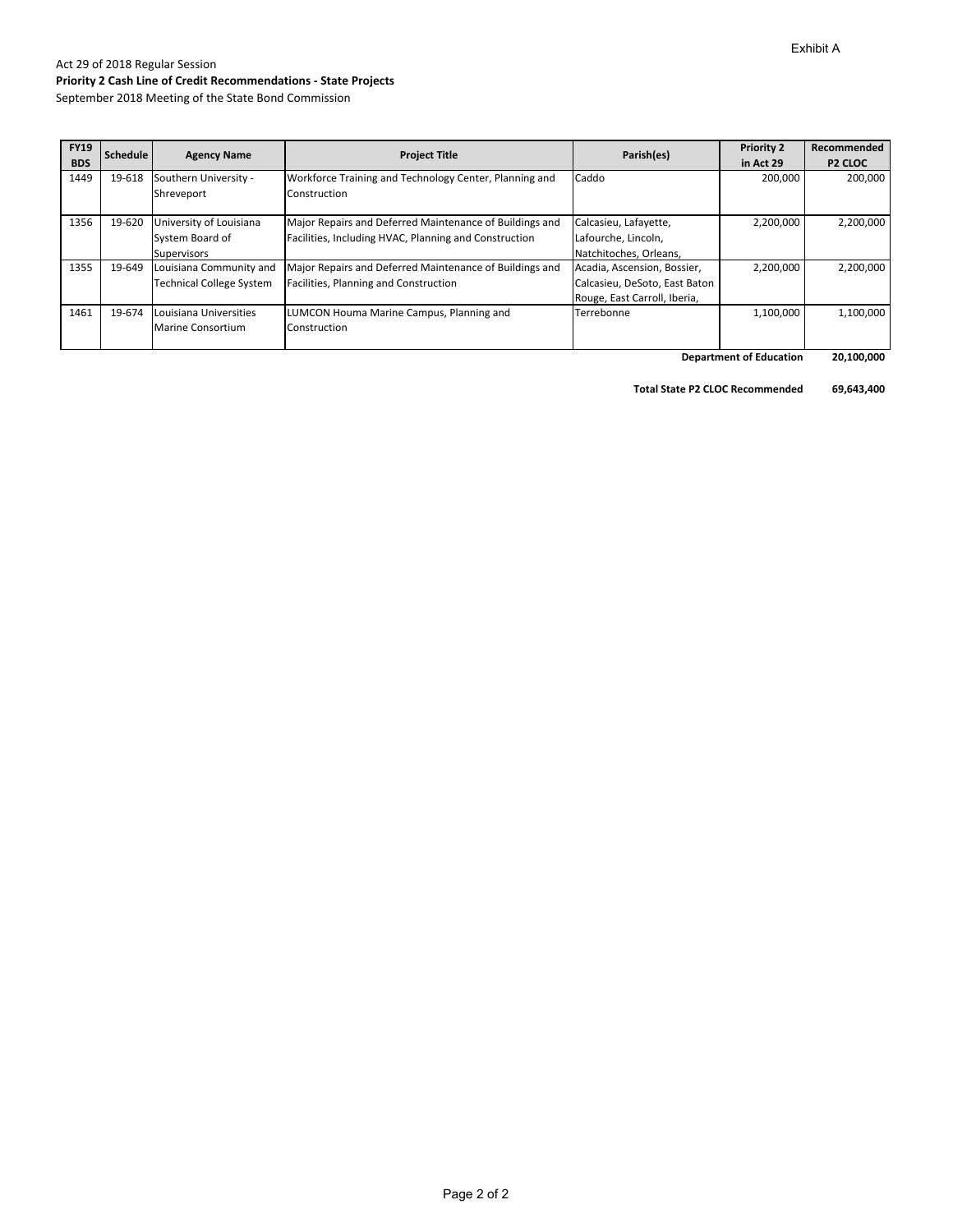#### Act 29 of 2018 Regular Session **Priority 2 Cash Line of Credit Recommendations ‐ Non‐State Local Governments**

September 2018 Meeting of the State Bond Commission

| <b>FY19</b><br><b>BDS</b>       | Schedule | <b>Agency Name</b>                         | <b>Project Title</b>                                                                                                  | Parish(es)           | <b>Priority 2</b><br>in Act 29 | Recommended<br>P <sub>2</sub> CLOC |
|---------------------------------|----------|--------------------------------------------|-----------------------------------------------------------------------------------------------------------------------|----------------------|--------------------------------|------------------------------------|
| 1135                            | 36-L36   | Lafitte Area Independent<br>Levee District | Lower Lafitte (Orange Street) Basin, Planning and<br>Construction                                                     | Jefferson            | 2,500,000                      | 2,500,000                          |
| 622                             | 36-P21   | Port of South Louisiana                    | Globalplex Dock Access Bridge and Equipment<br>Replacement/Repair, Planning and Construction                          | St. John The Baptist | 975.000                        | 975,000                            |
| 546                             | 36-P41   | Jefferson Parish Economic                  | Jefferson Parish Business Park: Science and Technology<br>Development and Port District Academy and Conference Center | Jefferson            | 2,000,000                      | 2,000,000                          |
| <b>Levee District and Ports</b> |          |                                            |                                                                                                                       |                      |                                | 5,475,000                          |

| 1198 | 50-J05     | <b>Avoyelles Parish</b>     | Parishwide Roadway Improvements, Planning and<br>Construction                                                                                     | Avoyelles            | 180,000   | 180,000   |
|------|------------|-----------------------------|---------------------------------------------------------------------------------------------------------------------------------------------------|----------------------|-----------|-----------|
| 1290 | 50-J05     | <b>Avoyelles Parish</b>     | Council on Aging Building Improvements, Planning and<br>Construction                                                                              | Avoyelles            | 190,000   | 190,000   |
| 457  | 50-J10     | Calcasieu Parish            | Gravity Sewer Trunk Mains and Pumping Stations South<br>Ward 3 and South Ward 4, Planning and Construction                                        | Calcasieu            | 2,000,000 | 2,000,000 |
| 232  | $50 - J23$ | Iberia Parish               | Airport Access Road, Planning and Construction                                                                                                    | Iberia               | 1,710,000 | 1,710,000 |
| 59   | 50-J26     | Jefferson Parish            | 11th Street Roadway Replacement and Upgrade of<br>Subsurface Drainage System Between Queens and<br>Manhattan Boulevard, Planning and Construction | Jefferson            | 1,500,000 | 1,500,000 |
| 60   | 50-J26     | Jefferson Parish            | Airline Drive (US 61) at 17th Street Canal Drainage Crossing<br>and Railroad Bridge Replacement                                                   | Jefferson            | 5,500,000 | 5,500,000 |
| 105  | 50-J26     | Jefferson Parish            | Riverside Senior Center, Planning and Construction                                                                                                | Jefferson            | 900,000   | 900,000   |
| 107  | 50-J26     | Jefferson Parish            | Sewer Lift Station Backup Generators - North, Planning and<br>Construction                                                                        | Jefferson            | 2,615,000 | 2,615,000 |
| 115  | 50-J26     | Jefferson Parish            | Woodland West Drainage Improvements, Planning and<br>Construction                                                                                 | Jefferson            | 375,000   | 375,000   |
| 136  | 50-J26     | Jefferson Parish            | Woodmere Playground Improvements, Planning and<br>Construction                                                                                    | Jefferson            | 1,500,000 | 1,500,000 |
| 646  | 50-J26     | Jefferson Parish            | Woodmere Youth Center, Planning and Construction                                                                                                  | Jefferson            | 285,000   | 285,000   |
| 152  | 50-J28     | Lafayette Parish            | Parish Government Complex, Parish Courthouse, Planning<br>and Construction                                                                        | Lafayette            | 3,000,000 | 3,000,000 |
| 998  | 50-J29     | Lafourche Parish            | Kraemer Water Line Improvements, Planning and<br>Construction                                                                                     | Lafourche            | 100,000   | 100,000   |
| 451  | 50-J32     | Livingston Parish           | Cook Road Extension Economic Development Corridor<br>(Pete's Highway Frontage Road)                                                               | Livingston           | 763,000   | 763,000   |
| 1074 | 50-J39     | Pointe Coupee Parish        | False River Ecosystem Restoration Project, Planning and<br>Construction                                                                           | Pointe Coupee        | 621,800   | 621,800   |
| 1041 | 50-J46     | St. Helena Parish           | Audubon Library, Planning and Construction                                                                                                        | St. Helena           | 340,000   | 340,000   |
| 1471 | 50-J48     | St. John The Baptist Parish | East Bank Courthouse, Planning and Construction                                                                                                   | St. John The Baptist | 45,000    | 45,000    |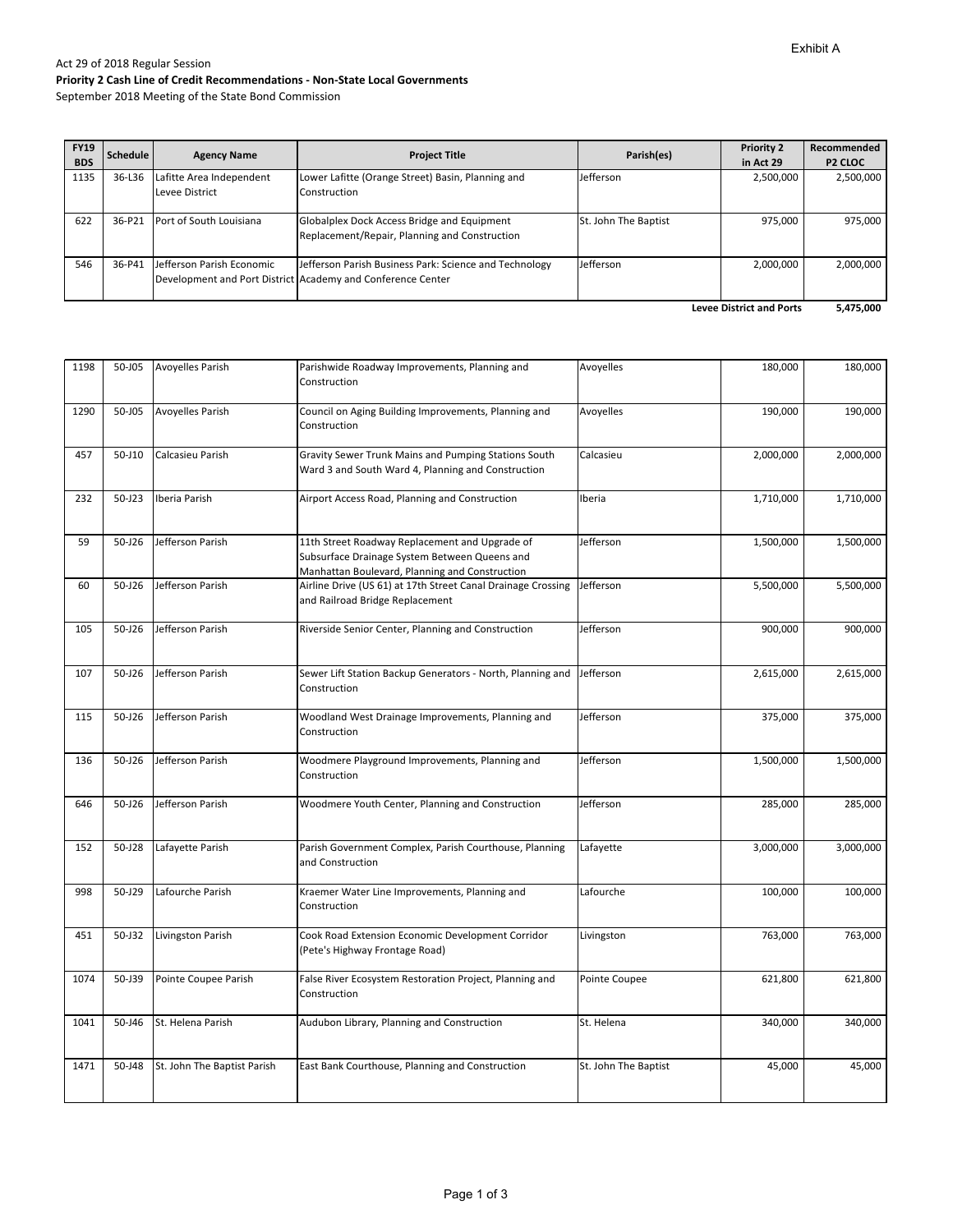#### Act 29 of 2018 Regular Session **Priority 2 Cash Line of Credit Recommendations ‐ Non‐State Local Governments**

September 2018 Meeting of the State Bond Commission

| <b>FY19</b><br><b>BDS</b> | <b>Schedule</b> | <b>Agency Name</b>    | <b>Project Title</b>                                                                                                                     | Parish(es)     | <b>Priority 2</b><br>in Act 29 | Recommended<br><b>P2 CLOC</b> |
|---------------------------|-----------------|-----------------------|------------------------------------------------------------------------------------------------------------------------------------------|----------------|--------------------------------|-------------------------------|
| 928                       | 50-J49          | St. Landry Parish     | Wastewater Treatment Facility on Harry Guilbeau Road,<br>Planning and Construction                                                       | St. Landry     | 395,000                        | 395,000                       |
| 1001                      | 50-J49          | St. Landry Parish     | Central St. Landry Economic Development District,<br>Infrastructure Improvements, Planning, Engineering,<br>Utilities, and Construction  | St. Landry     | 86,300                         | 86,300                        |
| 1404                      | 50-J51          | St. Mary Parish       | Infrastructure Improvements and Construction of a Welding St. Mary<br>Training Center Facility at the Charenton Canal Industrial<br>Park |                | 500,000                        | 500,000                       |
| 966                       | 50-J52          | St. Tammany Parish    | Safe Haven Campus for Behavioral and Mental Health,<br>Planning, Construction and Renovation for Triage                                  | St. Tammany    | 500,000                        | 500,000                       |
| 203                       | $50 - 163$      | West Feliciana Parish | West Feliciana Port Infrastructure, Planning, Engineering<br>and Construction                                                            | West Feliciana | 832,100                        | 832,100                       |
| 1232                      | 50-J64          | <b>Winn Parish</b>    | Roadway Reconstruction, Ed Carpenter, Planning and<br>Construction                                                                       | Winn           | 360,000                        | 360,000                       |
|                           |                 |                       |                                                                                                                                          |                | Parishwide                     | 24,298,200                    |

| 490  | 50-M29        | <b>Bossier City</b> | Louisiana Technology Research Institute                                                                                          | <b>Bossier</b>   | 1,000,000 | 1,000,000 |
|------|---------------|---------------------|----------------------------------------------------------------------------------------------------------------------------------|------------------|-----------|-----------|
| 142  | 50-M39        | Carencro            | Arceneaux Road Drainage Improvements and Utility<br>Relocations, Planning and Construction                                       | Lafayette        | 450,000   | 450,000   |
| 1205 | 50-M42        | Chatham             | Water Treatment System Improvements, Planning and<br>Construction                                                                | Jackson          | 180,000   | 180,000   |
| 463  |               | 50-MD1 Hornbeck     | West Side Water System Expansion, Planning and<br>Construction                                                                   | Sabine, Vernon   | 150,000   | 150,000   |
| 1087 | 50-ME1        | Jean Lafitte        | Lafitte Wetlands Museum Addition, Planning and<br>Construction                                                                   | Jefferson        | 700,000   | 700,000   |
| 614  |               | 50-MH6 Madisonville | Rehabilitation of Sewer Lift Stations, Planning and<br>Construction                                                              | St. Tammany      | 445,000   | 445,000   |
| 676  | 50-ML3        | <b>New Orleans</b>  | West Bank Ferry Terminal Renovations, Planning and<br>Construction                                                               | Orleans          | 300,000   | 300,000   |
| 683  | 50-ML3        | <b>New Orleans</b>  | Joe Bartholomew Golf Course, Storm Shelter/ Restrooms<br>Portico Units, Planning, Acquisition, Installation, and<br>Construction | Orleans          | 300,000   | 300,000   |
| 819  | 50-ML3        | <b>New Orleans</b>  | New Sewerage and Water Board Power Plant, Planning and<br>Construction                                                           | Orleans          | 2,300,000 | 2,300,000 |
| 731  |               | 50-MP5 Ringgold     | Town Hall and Civic Center, Planning and Construction                                                                            | <b>Bienville</b> | 705,000   | 705,000   |
| 461  |               | 50-MQ1 Rosepine     | Rosepine Wastewater Treatment Plant Improvement,<br>Planning and Construction                                                    | Vernon           | 175,000   | 175,000   |
| 250  | 50-MT2 Sunset |                     | Street Improvements, Planning and Construction                                                                                   | St. Landry       | 150,000   | 150,000   |
| 1288 | 50-MU4        | <b>Ville Platte</b> | Ville Platte Evangeline Recreational District                                                                                    | Evangeline       | 150,000   | 150,000   |
| 1289 |               | 50-MU4 Ville Platte | Infrastructure Improvements, Planning and Construction                                                                           | Evangeline       | 50,000    | 50,000    |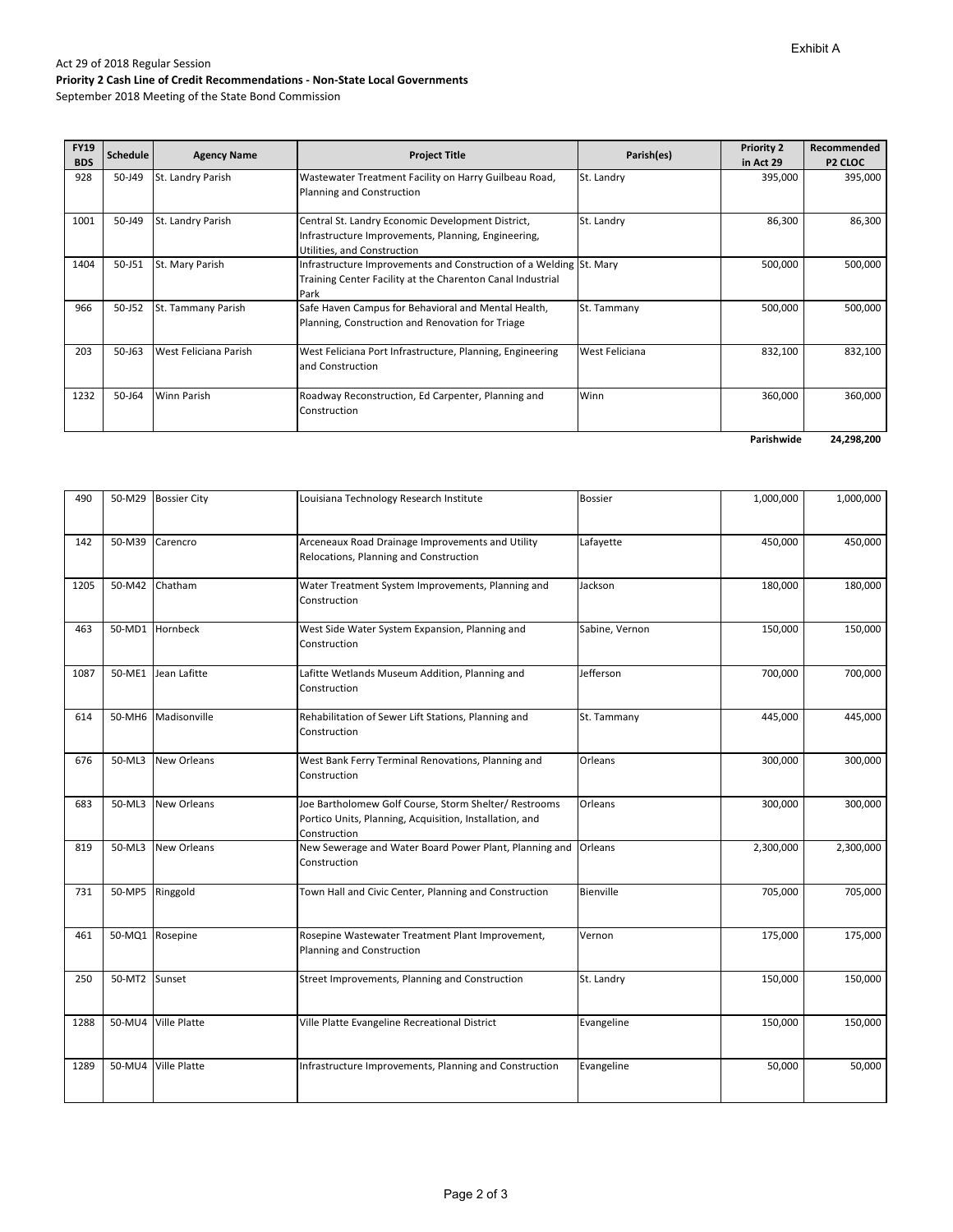#### Exhibit A

#### Act 29 of 2018 Regular Session **Priority 2 Cash Line of Credit Recommendations ‐ Non‐State Local Governments**

September 2018 Meeting of the State Bond Commission

| <b>FY19</b><br><b>BDS</b> | <b>Schedule</b> | <b>Agency Name</b> | <b>Project Title</b>                                                                      | Parish(es)              | <b>Priority 2</b><br>in Act 29 | Recommended<br><b>P2 CLOC</b> |
|---------------------------|-----------------|--------------------|-------------------------------------------------------------------------------------------|-------------------------|--------------------------------|-------------------------------|
| 749                       |                 | 50-MV3 Westlake    | Compressed Natural Gas Fueling Station, Planning and<br>Construction                      | Calcasieu               | 300,000                        | 300,000                       |
| 298                       | 50-MW3 Zachary  |                    | Zachary Youth Park, Economic Development and<br>Revitalization, Planning and Construction | <b>East Baton Rouge</b> | 50,000                         | 50,000                        |
|                           |                 |                    |                                                                                           |                         | <b>Municipalities</b>          | 7,405,000                     |

| 649  | 50-N18 |                                                       | Iberia Parish Airport Authority Rehabilitation of Hangar #88 and Associated Parking Lot,<br>Planning and Construction               | Iberia           | 200,000   | 200,000   |
|------|--------|-------------------------------------------------------|-------------------------------------------------------------------------------------------------------------------------------------|------------------|-----------|-----------|
| 1284 | 50-NC2 | Baton Rouge Recreation and<br><b>Parks Commission</b> | J. S. Clark Tournament Soccer Complex, Planning and<br>Construction                                                                 | East Baton Rouge | 100,000   | 100,000   |
| 1002 | 50-NDS | <b>East Baton Rouge Sheriffs</b><br>Office            | Renovation of Special Operations/Detectives Building,<br>Planning and Construction                                                  | East Baton Rouge | 180,000   | 180,000   |
| 499  | 50-NP1 | Acadiana Criminalistics<br><b>Laboratory District</b> | New Crime Laboratory, Planning, Design, Construction and<br>Equipment                                                               | Iberia           | 2,000,000 | 2,000,000 |
| 1190 | 50-NQC | Tannehill Water System                                | Water Production and Treatment System, Planning and<br>Construction                                                                 | Winn             | 720,000   | 720,000   |
| 647  | 50-NUF | District 6                                            | Bienville Parish Fire Protection Training Building, Planning and Construction                                                       | Bienville        | 250,000   | 250,000   |
| 1324 | 50-NVZ | Bordelonville Volunteer Fire<br>Department            | Roof Repairs to Fire Department Building, Planning and<br>Construction                                                              | Avoyelles        | 125,000   | 125,000   |
| 187  | 50-NXY | <b>Riverland Medical Center</b>                       | Concordia Parish Hospital and Medical Office Building, Real<br>Estate Acquisition, Planning, Design, Construction, and<br>Equipment | Concordia        | 1,750,000 | 1,750,000 |
| 713  | 50-NYN | <b>Opelousas Heights</b>                              | Opelousas Heights Proposed Subdivision, Planning and<br>Construction                                                                | St. Landry       | 500,000   | 500,000   |

 **5,825,000 Other Local Governments**

 **43,003,200 Total P2 CLOC Recommended**